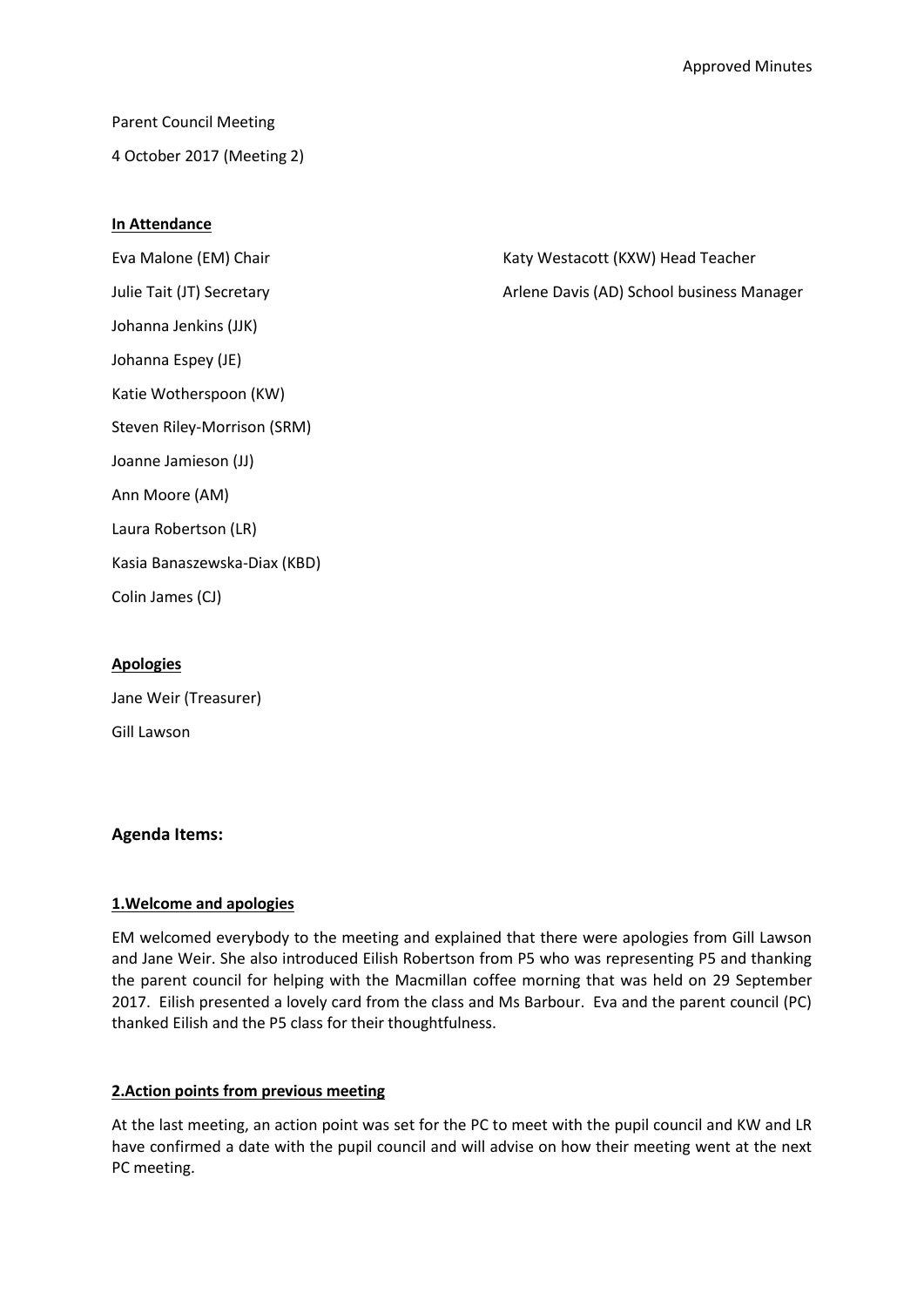We also had an action point to complete the minutes and upload them to the website within two weeks to allow all parents the opportunity to access the minutes of the last parent council meeting and this was achieved. EM thanked all involved for reaching the target and Mr O'Connor for his assistance with the minutes upload on the website.

EM advised that the PC section of the Website needed a bit of work to finalise and was lacking information. EM has previously asked the PC for assistance and has now also asked parents for their ideas and contributions to see what can be accomplished. It is currently a work in progress and will hopefully be finalised soon. All contributions are welcome.

EM contributed to the September newsletter and would like to contribute to each newsletter going forward but requires some notice of when the newsletters go out to the parents.

EM will also work on the space at reception for the PC board. She plans to do this on Fridays when she has time to update the board with information.

KXW has advised that although the school had planned to upload class letters to the school website that after further discussion this is now deemed not appropriate; as it allows members of the public to be aware of where the children are and what they could be doing. Therefore, in order to still to be able to communicate to parents she has advised that a closed private twitter account will be opened to allow class letters and news to be shared. There will be no photos or videos of children posted to this account. All parents will be encouraged to have a twitter account.

EM advised that the Facebook description has now been updated and notification posted of a membership review. The parents of the children who had left the school removed themselves as part of the process. EM asked the question, when should parents be removed? They may wish to keep up a short-term interest in the school after their chid has left and JE suggested four weeks as a guideline as that is what the nurseries do when P1 children transition to school. This is under consideration at present and all thoughts are welcome regarding this process.

EM spoke about the draft letter she had composed for councillors and circulated to PC for approval, the content involved inviting local councillors to attend PC meetings, learn about the school, the challenges the school faces and how recent investment has helped the school. All members were in agreement that the letter can go to the councillors in the local community and KW also suggested that it should go to the local MP.

Fr Deeley was contacted in relation to the opening of the hall and as a result some of the local parishioners attended the opening celebrations and provided positive feedback in relation to the event.

KXW sent funding requests to the parent council however the pricing is based on last year events. She requested if they can be approved in principle and has provided upper limited pricing amounts so there should not be a big increase on any of the funding requests. EM will circulate to PC to approve.

The spooky walk match funding sponsorship has been approved by Chris Tait's employers and information will be communicated to all as soon as the details have been finalised.

JW is looking into gift aid and putting this on the spooky walk forms; gift aid is a UK tax incentive that enables tax effective giving by individuals to charities.

AM was tasked with speaking to Fr Deeley in relation to the Ceilidh that he is planning, AM advised that Fr Deeley is just back from holidays so she will ask him about his intentions regarding the ceilidh. AM will report back before the next meeting, in case assistance is required.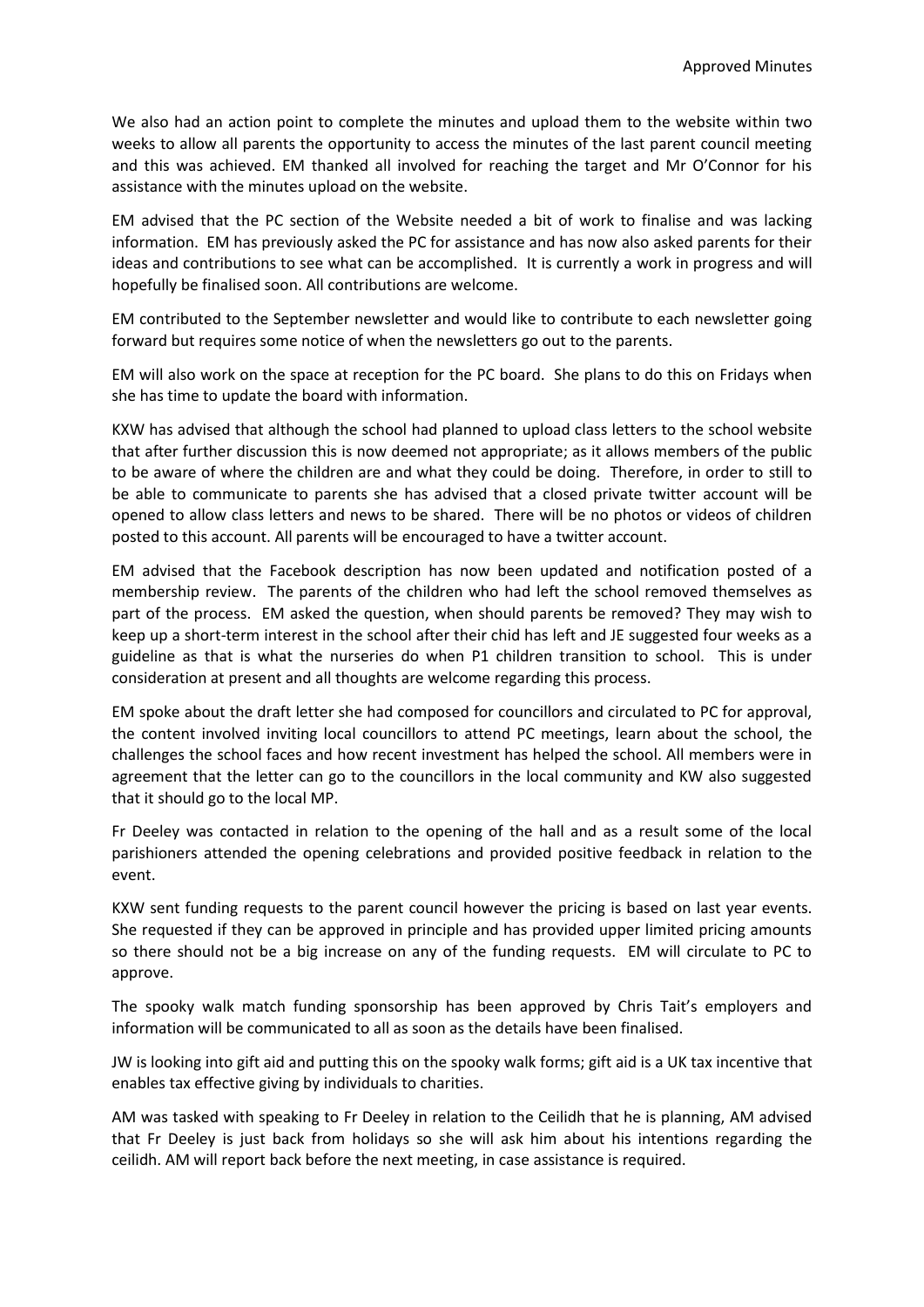### **3. PC Chair update**

EM confirmed it has been a busy time since the last PC meeting. Parents in the school community including PC members have supported the school:

-with the fundraising at Tesco  $(9<sup>th</sup>$  Sept)

-celebrations in relation to the opening of the new gym hall  $(14<sup>th</sup>$  & 15th Sept)

#### -Macmillan coffee morning (29<sup>th</sup> Sept)

Some parents have asked EM to clarify if the construction company and builders were thanked at the opening of the gym hall. KXW has clarified that she thanked all teams involved and thanked them on numerous occasions for all their good work and effort.

EM thanked Ms Barbour, the school and children for the Macmillan coffee morning as a big effort was made in the organisation of the event and everybody felt welcome and it was a lovely opportunity to chat with other parents and teachers. The school and the PC have received positive feedback in relation to these events and it has created a positive vibe about the school.

EM has met with Mr O'Connor to upload the minutes onto the website and make some changes to the information provided. The website is updated on Fridays (for information purposes)

Bookings have been made for upcoming PC meetings/let applications completed and EM has advised that as a PC we hold Public Liability Insurance, details of which she received by post. Eva will scan and circulate to PC members.

A PC update was provided to contribute to the September newsletter. The FB site is being managed and monitored and used to communicate with the parent body.

EM has circulated a Fair Funding Briefing & Consultation to PC members and also an online safety workshop/O2 parent workshop where they come in and set up an online safety workshop. Some PC members showed interest as it is an important topic and KXW suggested inviting other schools along if we were hosting an event as this is topical and maybe of interest to other parents in the community.

EM thanked JJK for taking the time to go through the PC cupboard and create an asset register, we now know the correct number of cups/coffee/teabags etc and other items that we have and can stock up accordingly.

Communication – A pupil funding request was sent to the PC to request funds to enhance the school fish tank. EM acted upon the request communicating with PC members and the school regarding this funding request. The funding request was ultimately recalled by the school. EM suggested going forward consideration needs to be given to the correct communication channels for pupil requests. However, JJ contacted Deep Sea World to ask for support and guidance and they gave up their time and came to the school, donated some equipment and fish accessories. As a result the fish has a new home without the need for funds from the PC. EM also requested that KXW directly email members of the parent council to save time and speed up communication. It will also help with prioritisation for EM although EM is happy to be cc'd in on the email if KXW would like to do this.

Still focusing on communication, it was agreed that there must be clear communication and distinction between school and PC events and who is leading and where help is required. There was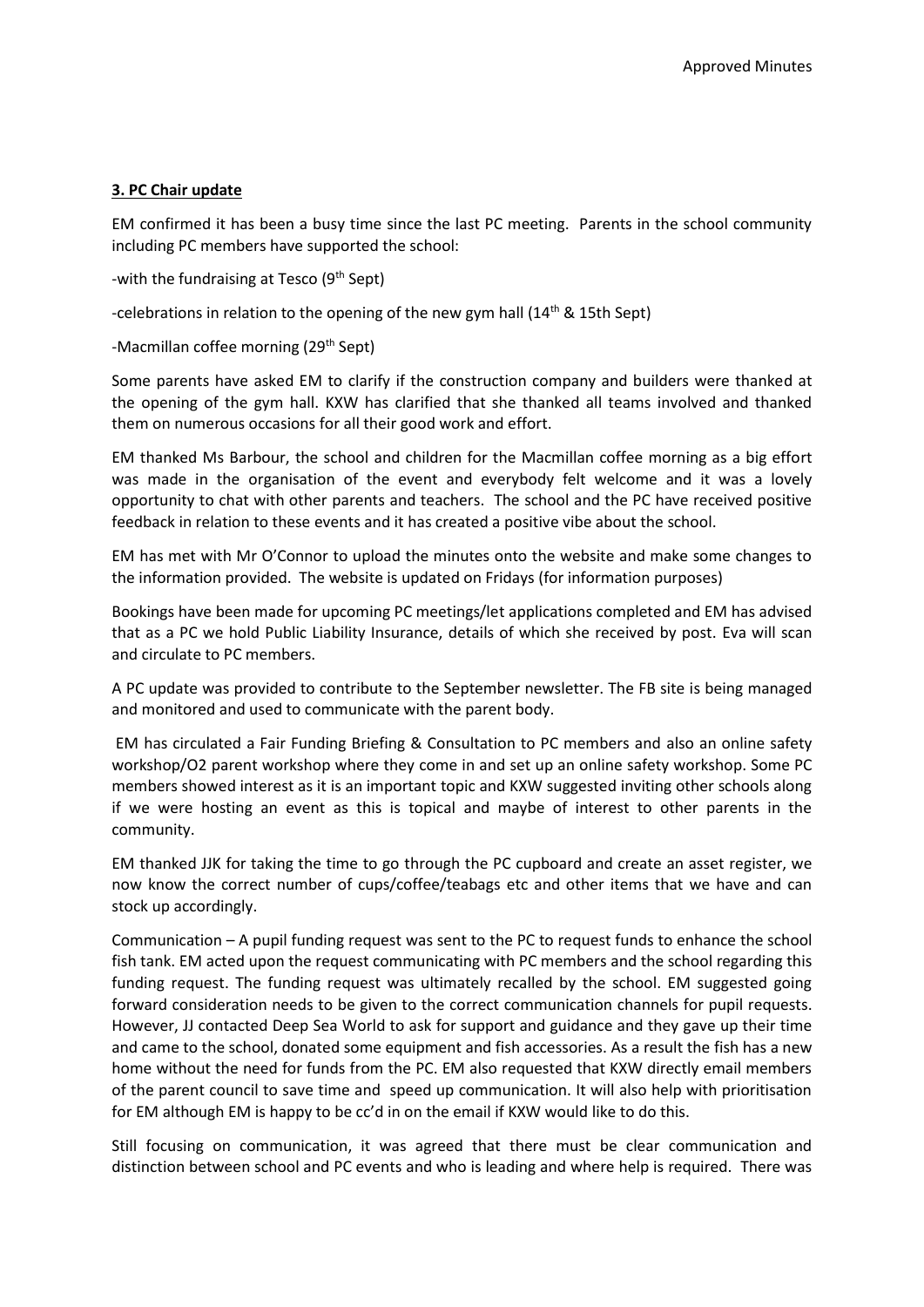confusion with the opening of the gym hall where PC members thought at the last minute that they were required to help with the set up on Thursday morning. KXW advised that the gym hall was set up on the Wednesday night and was unsure why there was confusion however going forward clear communication is the key.

## **4. Treasurer update**

Unfortunately, the treasurer was unable to make the meeting at the last minute, so was unable to provide an update. However, JW is currently looking into the gift aid and the PC have received a remittance slip from city of Edinburgh council for £494.20 and this in the PC bank account.

## **5. Edinburgh Airport Community Board funding application**

KW has been leading this project with LR assisting and there are a number of key aims that the project is aiming to achieve with the focus on developing the outdoor space. The costing needs to be completed for this project and researched with various quotes being obtained and suppliers will need to be contacted who might donate shrubs/plants and be involved in the project.

AD has advised that w/c 2<sup>nd</sup> October 2017 a new form has been issued by Edinburgh Council for outdoor space developments in schools and there are a lot of new considerations. Assessments/safety considerations/ quotes all need to be completed/obtained and the form approval obtained before any grant can be submitted. As a result, this additional approval process will delay the application and this has imposed time constraints on the application. It has been agreed that KW is happy to drive forward but will need to wait for the next funding round.

KW will work on it meantime, CJ advised that Crammond had got the funding approved and if anybody has a contact at that primary school that they might be prepared to share their application.

AD also advised that if contractors are used from the approved city of Edinburgh council for schools list that VAT is not payable. This is a considerable saving and needs to be considered. AD will provide a list of the contractors on the list.

### **6. Spooky Walk**

JJ updated everybody present on the progress of the organisation of the Spooky Walk

The Scottish fire and rescue service/local fire station have agreed to a P1-P3 to visit, this will only change if there is a red alert.

Tesco will donate the apples.

The shops in South Queensferry such as The Little Parlour, Once upon a Time will donate marshmallows like last year and a quiz will be organised with clues in shops windows, nothing too hard as we need to consider the weather may not be good and the walk may have to be done quickly. JJ will organise with KXW.

There will be 4 prizes, it has been agreed that these will be book vouchers.  $4 \times £10$  vouchers and EM will arrange to purchase these vouchers. The prizes will be divided between the two best pumpkins and the two best fancy dressed. Fr Deeley may pick the best pumpkin again however this to be confirmed.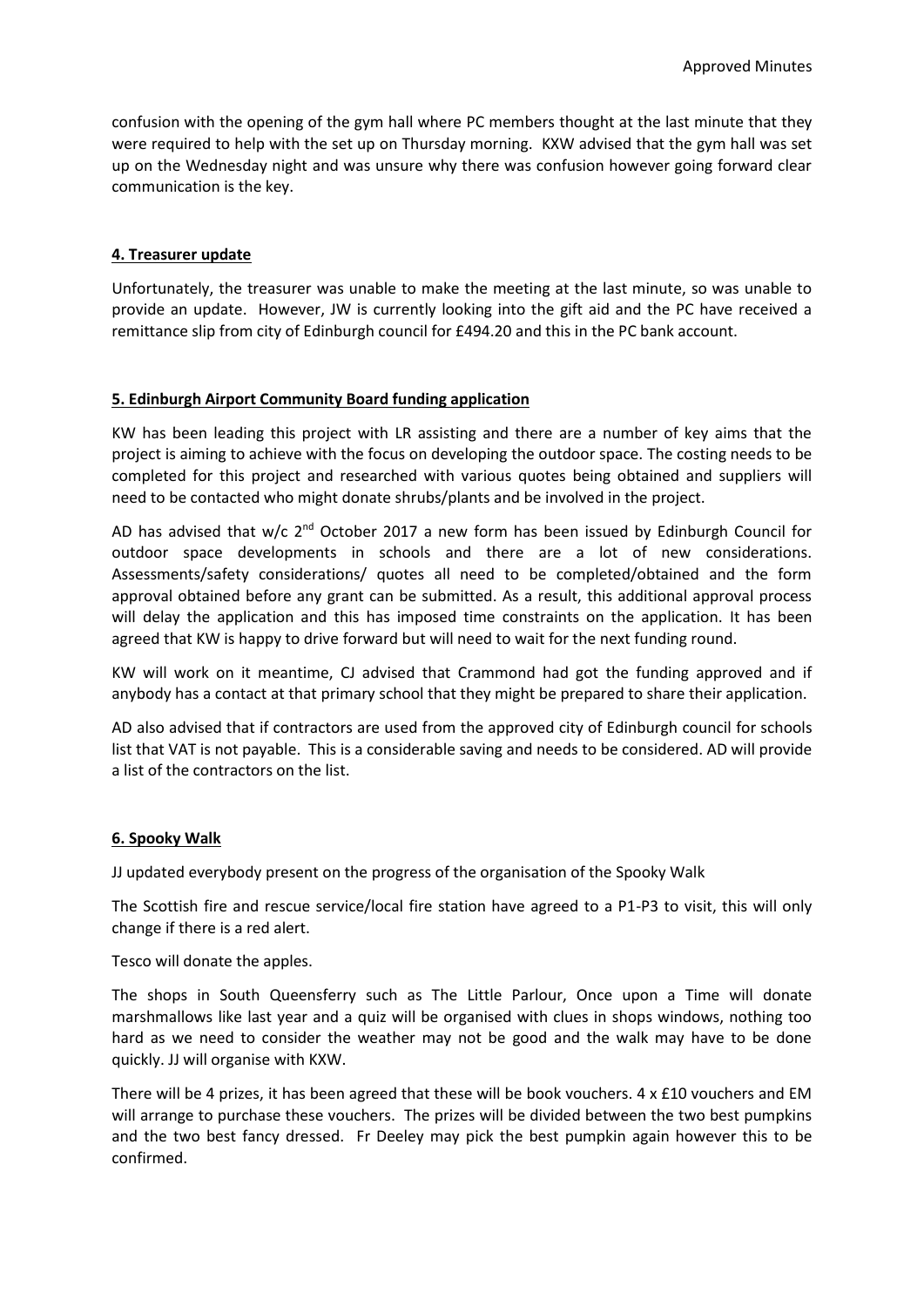The pathway on the ferry glen will be decorated for the children.

Party Bags will be ordered for 120 kids (numbers confirmed by KXW) and will contain items such as apples, bouncy balls, bubbles squashems etc and the budget for this is £120-£140. The children loved the party bags last year and the party so further party bags will be organised in line with last year. KXW has advised that the school is promoting a healthy policy and if the bags could have some healthy options that would be appreciated. The PC have taken this on board.

As previously mentioned JW is reviewing gift aid for the sponsor forms.

SRM is making posters for promoting the event.

Counting of money is a priority and a deadline will be put on the form to return the sponsorship form by and the funds will be counted and banked in line with the PC guidelines agree at the last meeting. However, deadlines can only be reached if funds and forms can be handed in on time.

The funds raised will be put towards a number of projects for the children rather than a specific item, so there will be no item referenced to on the sponsor forms this year.

Helpers are always welcome and letters will be sent asking for any parents who would like to join in the fun and help to let JJ know and come along and join in the fun. All help is appreciated and the more funds raised the better as every £1=£3

### **7. PC Photo**

EM suggested that the PC photo be taken tonight, however due to time constraints and missing PC members this was postponed to the next meeting.

### **8. Parent Pay**

EM advised that concerns around Parent Pay had been raised by some parents. EM put these concerns to AD, the business manager for the school, and AD advised that she is happy to answer all queries and meet parents that have any concerns. EM will email AD with queries and AD will respond accordingly.

This is a positive initiative that has been rolled out across Edinburgh schools and St Margaret's school are slightly behind in implementing the process. Some PC members have heard positive feedback from other schools that have implemented this system.

If parents do not wish to engage with this initiative, there is an alternative process - parents will receive a letter from the school with a specific barcode which they take to a local store and they can make payments through this system however AD the business manager will explain this process to interested parents. Despite this process all details need to be entered on a system like any online shopping process so although the process is completed in a shop, basic information does need to be uploaded to the system and if parents are unable to do, the school will still need to input the data; however, AD will explain this to the parents who have queries in relation to the process. AD has made it clear that bank details do not need to be saved on the system they can be inputted each time a payment is required.

AD has advised that all guidelines in office can be passed to parents and that parents can use ipads in school to do assist with the set up if they would like some assistance and need to setup an account.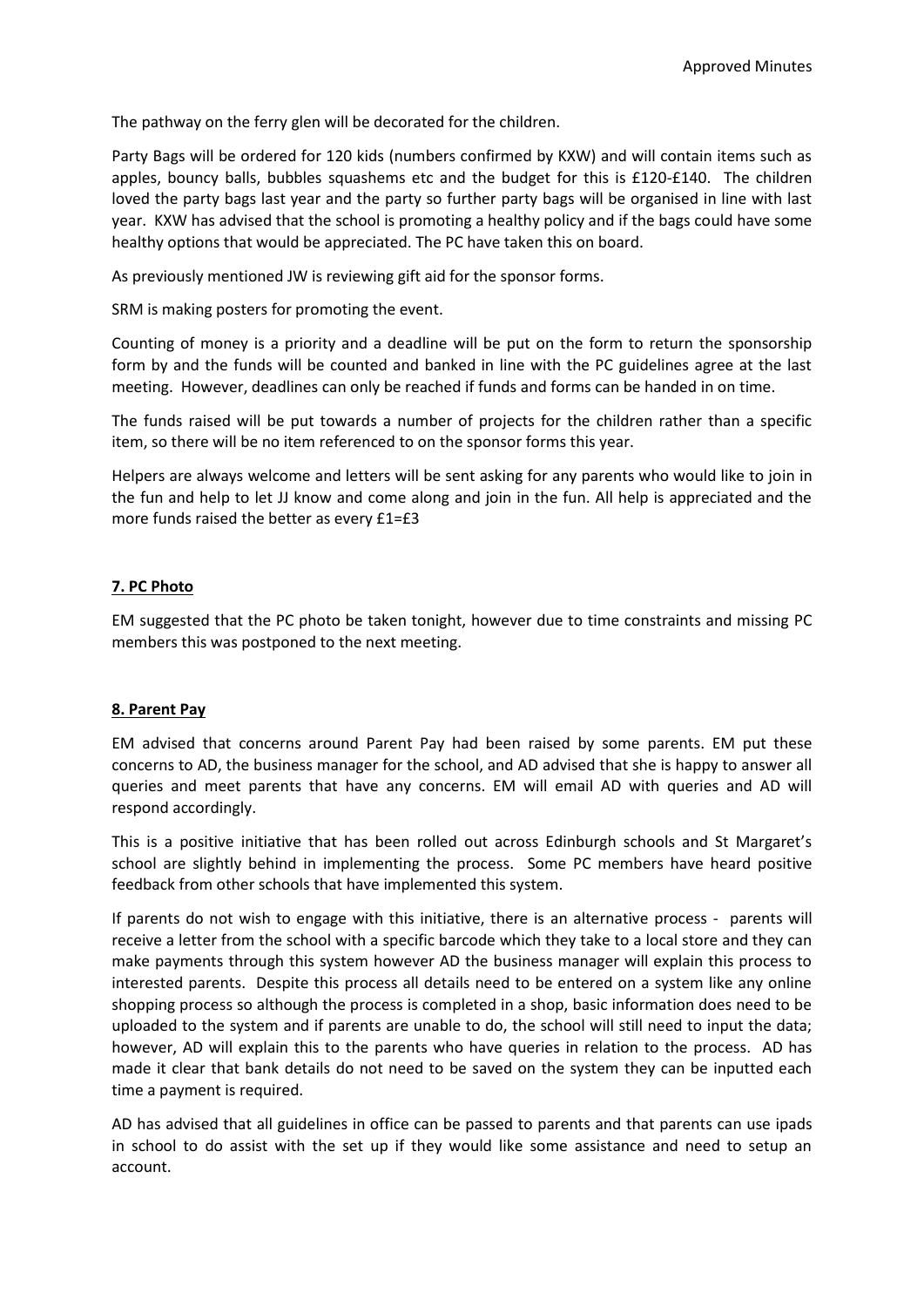If an account is set up it allows parents to have an account facility to pay for school meals, trips and also to receive communication from the school, therefore cutting out the chance that the letter in the school bag does not reach the parents. The intention is that it will be a vital way for the school to communicate with all parents in a more efficient manner and the school plan is for the process to go live on 30<sup>th</sup> October 2017.

AD has advised that she had globally disabled texting as there is a 6p charge for notifications/texts so email is the better option so there are no charges.

To assist parents to understand this new process the school are prepared to do some workshops, and help parents in any way they can. There is an open-door policy, if any parents would like advice or assistance please contact the school who are happy to help.

## **9. Head teacher update**

KXW has advised that the norovirus is something requiring attention and that the children need to wash their hands properly. JE advised of the reasons why it spreads so quickly and the best ways to avoid it spreading. EM asked if all children know how to wash their hands properly as although they wash their hands they may need to be reminded of the correct process.

Prompt exclusion is required if vomiting occurs and checking the relationship between class teacher and class mates needs to be considered together with protecting any equipment used. The school want to avoid cancelling trips and events and it has also been noted that if siblings have not been sick but somebody in the house has that they should also not attend school for 48 hours.

### **10 Wrap around care and P7 Transitions**

Wrap around care and P7 transition were deferred to next meeting due to the time constraints, however KXW has advised that she has been and is working on P7 transitions in the background and will update the PC at the next meeting.

### **AOB**

### **Questions**

EM has asked about school photos. In the past the school has organised the photographs, but no photos were taken last year. KXW advised that the school had forgotten about photos last year. The school will organise a photographer this year however they are happy for suggestions for a photographer to come from parents.

EM asked how much had been raised for the Macmillan coffee morning – no confirmation on funds was available. Amounts will be in newsletter for all parents/carers to see.

JJ asked if a card could be provided to Starbucks as a thank you from the children.

EM advised that a parent had suggested a regular dress down day, set day, e.g. first Friday of every month, opt in for those that want to and they can make a donation if they want to. The regular slot may also help children that like routine. It may also help with fundraising. The school will support this dress down day once a month if parents are in agreement and support this idea. KXW advised